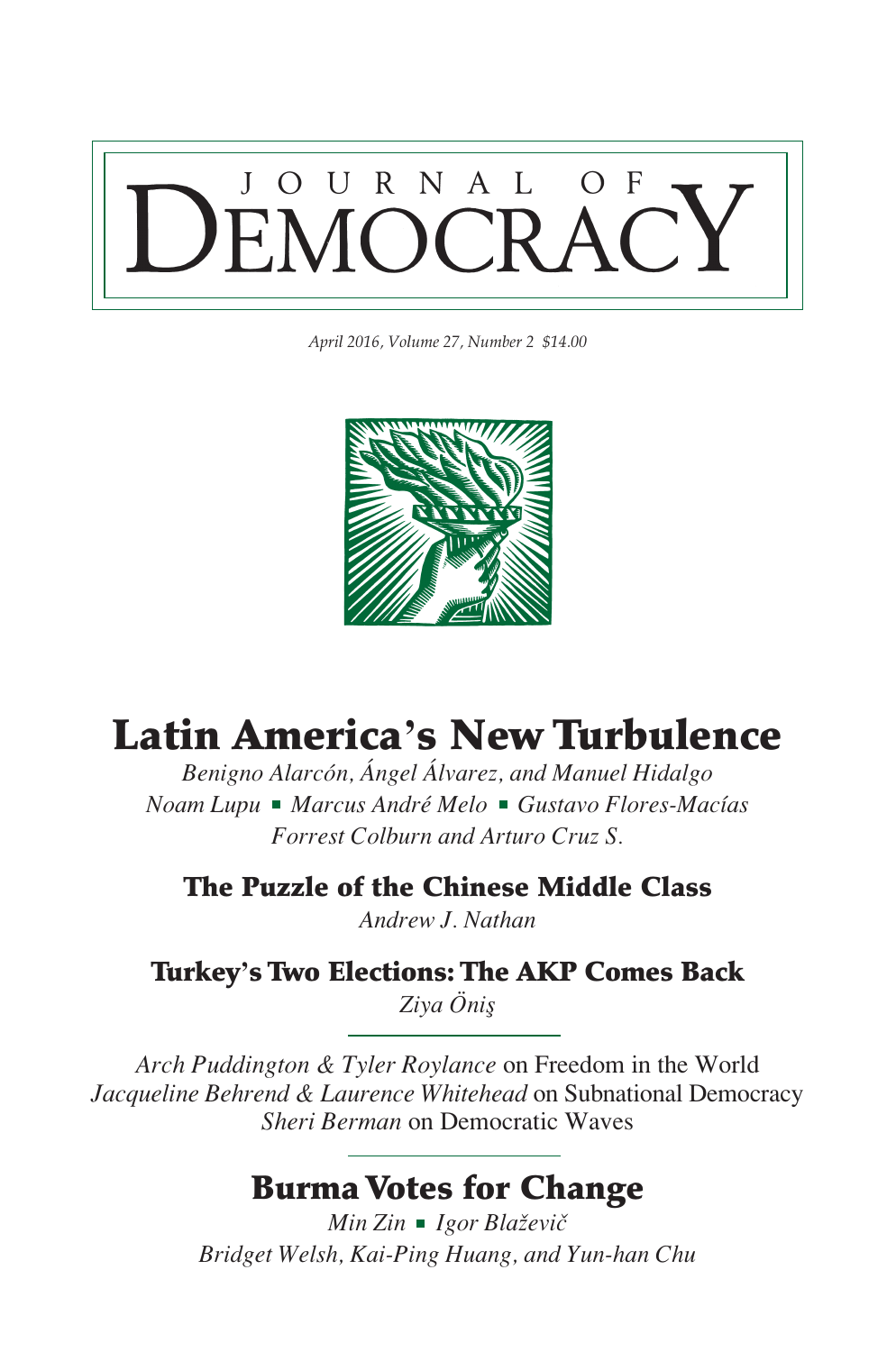## The Puzzle of the Chinese Middle Class

*Andrew J. Nathan*

*Andrew J. Nathan is Class of 1919 Professor of Political Science at Columbia University. He is the author or editor of twelve books on China and East Asia, including* China's Search for Security *(coauthored with Andrew Scobell, 2012) and* Will China Democratize? *(coedited with Larry Diamond and Marc F. Plattner, 2014).* 

I never met Seymour Martin Lipset; I came to Columbia after he had left. I was amused to read in the autobiographical essay "Steady Work" Lipset's account of becoming a doctoral student at Columbia in 1943. He had received a teaching fellowship in the sociology department at City College, and the fellowship required the recipient to be registered somewhere as a graduate student. Since Columbia was only a mile away, down one hill and up another, he went there.<sup>1</sup> I wish it were that easy to choose a graduate program today.

As a graduate student and young instructor at Columbia, Lipset worked with giants such as Robert Merton and Paul Lazarsfeld, laying the foundations of modern political sociology. By the time I got to graduate school in the mid-1960s, Lipset's work was required reading for our Ph.D. qualifying exams. Today, conforming to type as a senior faculty member, I grumble that students do not read the classics of the discipline. But Lipset's *Political Man,* first published in 1960, is an exception. Especially influential is his famous 1959 essay, "Some Social Requisites of Democracy: Economic Development and Political Legitimacy," which appears in the book as a chapter entitled "Economic Development and Democracy" and contains his thesis that "the more wellto-do a nation, the greater the chances that it will sustain democracy."2 Lipset argued (acknowledging the influence of Aristotle, Machiavelli, and Marx) that economic development would enlarge the middle class and that the middle class would support democracy.

There has been much debate over exactly how to interpret this theory,<sup>3</sup> but the consensus that the field has reached, and to which I adhere,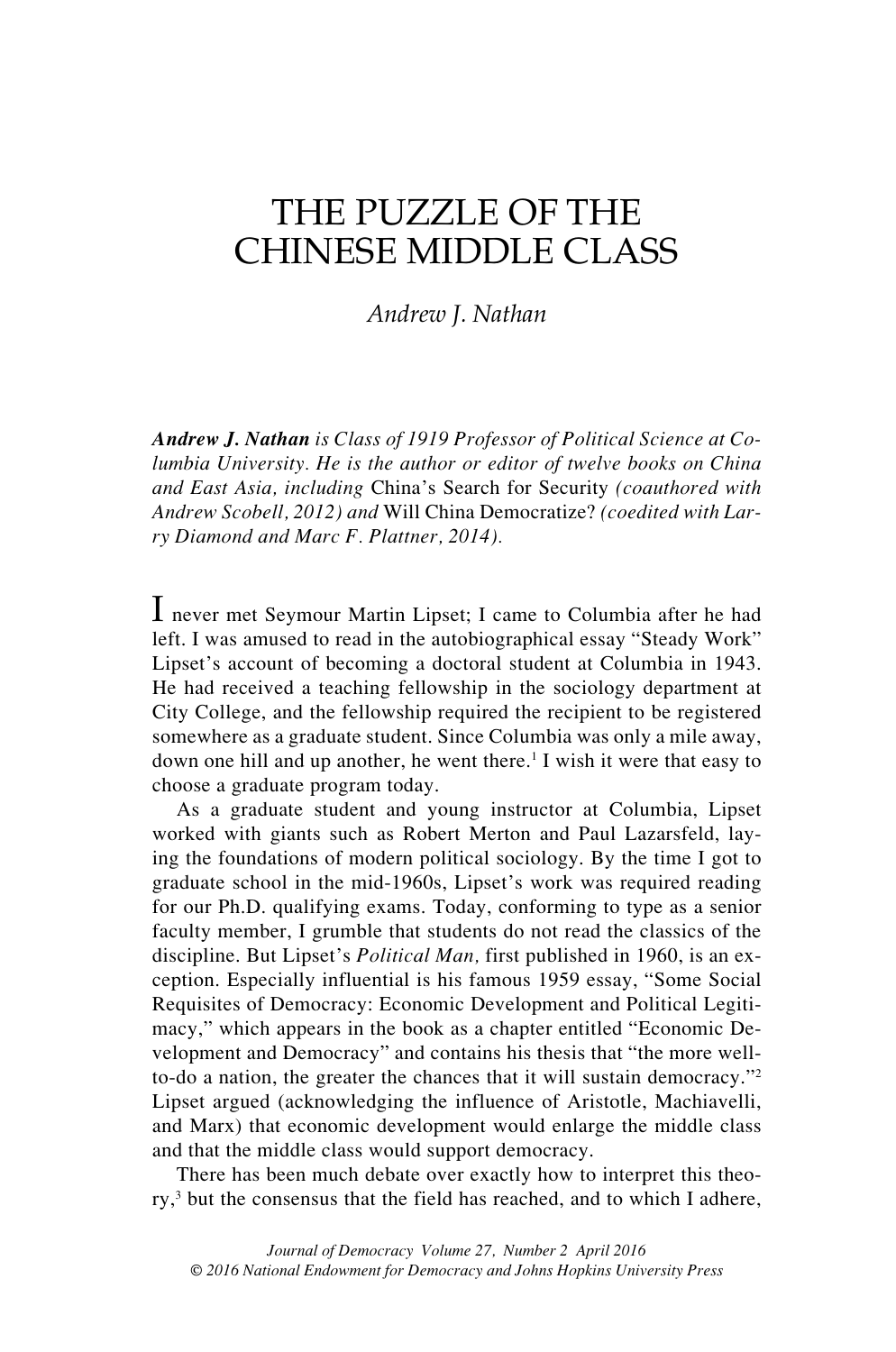## **The Seymour Martin Lipset Lecture on Democracy in the World**

Andrew J. Nathan delivered the twelfth annual Seymour Martin Lipset Lecture on Democracy in the World on 20 October 2015 at the Canadian Embassy in Washington, D.C., and on October 13 at the Centre for International Studies at the Munk School of Global Affairs at the University of Toronto. The title of his lecture was "The Puzzle of the Chinese Middle Class."

Seymour Martin Lipset, who passed away at the end of 2006, was one of the most influential social scientists and scholars of democracy of the past half-century. A frequent contributor to the *Journal of Democracy* and a founding member of its Editorial Board, Lipset taught at Columbia, the University of California–Berkeley, Harvard, Stanford, and George Mason University. He was the author of numerous important books, including *Political Man, The First New Nation, The Politics of Unreason,* and *American Exceptionalism: A Double-Edged Sword.* He was the only person ever to have served as president of both the American Political Science Association (1979–80) and the American Sociological Association (1992–93).

Lipset's work covered a wide range of topics: the social conditions of democracy, including economic development and political culture; the origins of socialism, fascism, revolution, protest, prejudice, and extremism; class conflict, structure, and mobility; social cleavages, party systems, and voter alignments; and public opinion and public confidence in institutions. Lipset was a pioneer in the study of comparative politics, and no comparison featured as prominently in his work as that between the two great democracies of North America. Thanks to his insightful analysis of Canada in comparison with the United States, most fully elaborated in *Continental Divide* (1990), he has been dubbed the "Tocqueville of Canada."

The Lipset Lecture is cosponsored by the National Endowment for Democracy and the Munk School, with financial support this year from Johns Hopkins University Press, the Canadian Embassy in Washington, and the Canadian Donner Foundation. To view videos of the Lipset Lecture from this and past years, please visit *www.ned.org/events/ seymour-martin-lipset-lecture-series.*

is as follows: First, the middle class tends to prefer democracy, supporting it if it already exists and wishing for it—although not necessarily taking action—if it does not yet exist. These prodemocracy leanings are rooted in a combination of material interests, such as the ownership of businesses and property for which the middle class wants the protection of the rule of law, and cultural values, such as a sense of individual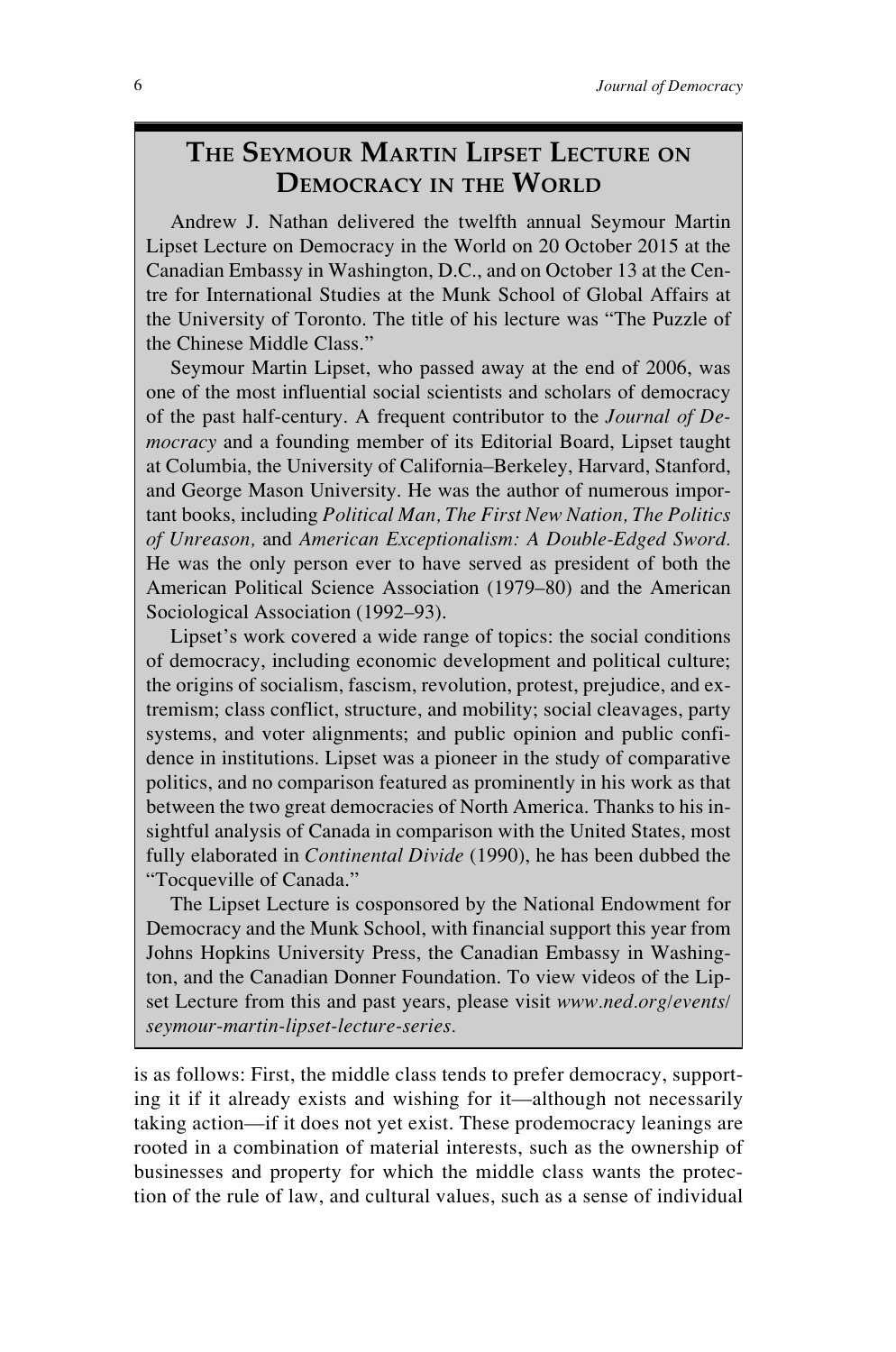self-respect and the preference for freedom of thought and speech that comes with independent economic status and access to education. Second, however, the existence of a middle class does not make a transition to democracy inevitable; such a transition is contingent on the stance of other classes, the balance of power within the regime, and the occurrence of unpredictable crises. And third, although Lipset's 1959 article drew its examples from the Western world, Latin America, and the English-speaking nations outside Europe in the 1940s and early 1950s, the logic of its argument was meant to apply—and has proven to apply—to other regions of the world and to later time periods as middle classes have developed.

In this context, the middle class in China presents a puzzle. Intermittently, to be sure, it demands democracy: during the prodemocracy movement of 1989, which spread to more than three-hundred cities and involved not only students but all kinds of urban residents; in the many local "not in my backyard" (NIMBY) movements against incinerators and chemical plants; in the protests against harmful consumer products, environmental-pollution incidents, and disasters such as the August 2015 chemical-warehouse explosion in Tianjin; and in the struggle of the "rights-protection" and "new-citizens" movements, feminists, and other groups for space to operate within civil society.

Based on such examples, many scholars—both Western and Chinese—have predicted that the middle class, as it grew, would exert more pressure for liberalization.<sup>4</sup> The West's policy of engagement with China has been justified partly on this expectation, with the hope that engagement would foster a middle class and that the middle class would promote democracy.

Most of the time, however, the Chinese middle class has not acted according to expectations. Most members of the middle class avoid challenging the regime; when backed into a conflict with authorities, they adopt the strategy of remonstration, proclaiming their loyalty to the regime's principles and policies and aiming criticism at their implementation by lower-level officials.

In survey after survey, middle-class respondents report high levels of support for China's authoritarian system. The late Tianjian Shi reported levels of trust in the government, the Chinese Communist Party (CCP), the courts, and the police exceeding 80 percent. In a later survey, Bruce Dickson found that "satisfaction with the central government" averages 7.58 on a scale of 0 to 10, with higher support among urban residents and those who reported improvements in income. Jie Chen's surveys and interviews, summarized in the 2013 book *A Middle Class Without Democracy,* along with a large body of other research, produced similar findings: China's middle class broadly approves of the regime and holds less favorable views of democracy than do other social strata, making the middle class an unlikely agent of democratic change any time soon.5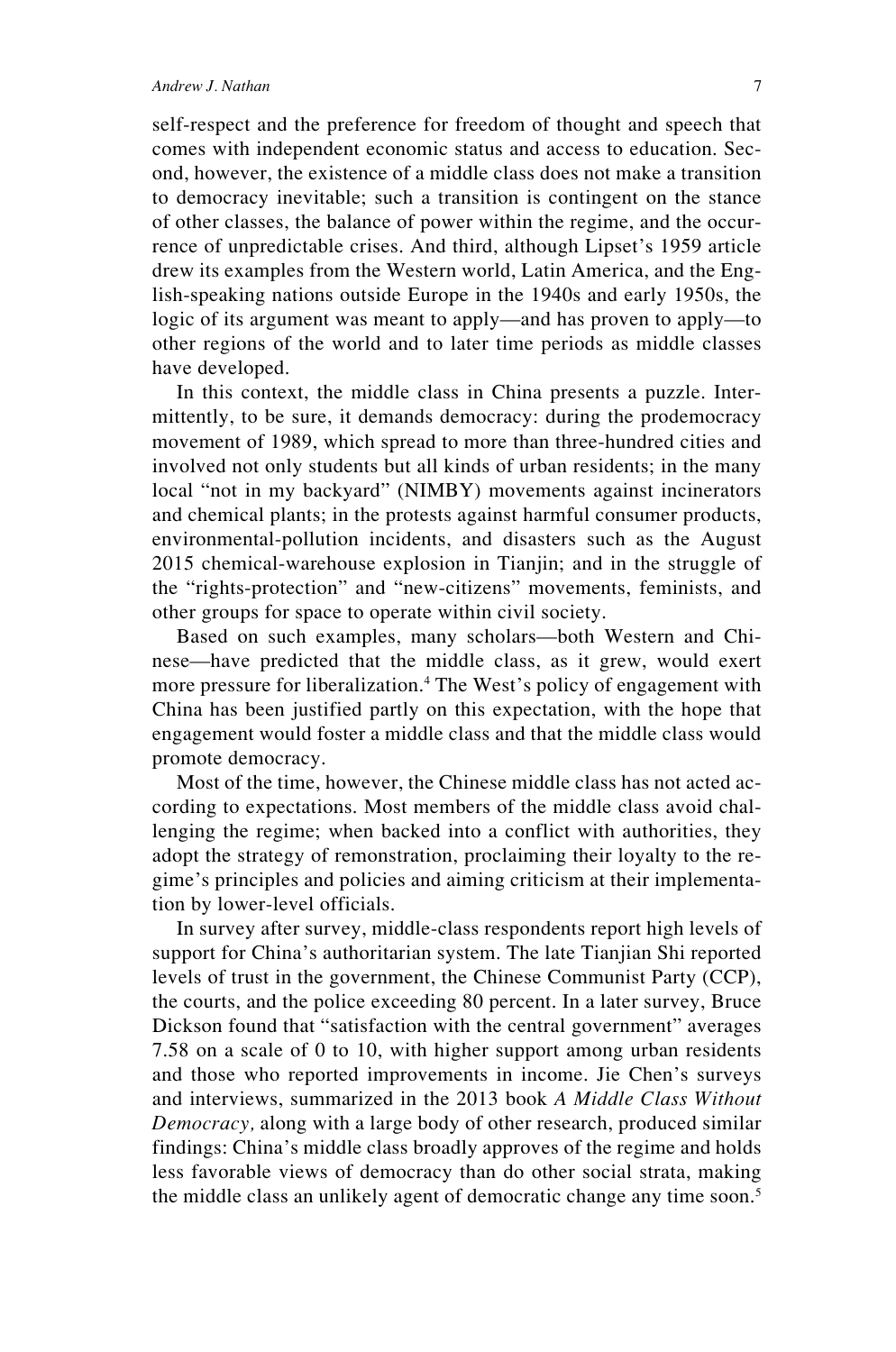What is going on? Is China "exceptional" (to invoke another of Professor Lipset's favorite themes, which he of course applied not to China but to the United States)? Is there a "China model," by virtue of which the Chinese middle class behaves differently from middle classes elsewhere? In fact, Lipset's approach, which attends to historical and sociological context, works well for China. It is because China's middle class is differently placed in some critical ways from those that Lipset studied that it behaves differently in some ways, but not all.

### **Who Belongs to China's Middle Class?**

Before we analyze the situation of the middle class, we need to figure out whom we are talking about. Not all those who think of themselves as middle-class are middle-class in Lipset's sense. For example, in the 2008 Asian Barometer Survey (ABS), which samples the entire population (both urban and rural) except for Tibet, when respondents were asked to place themselves on a ten-step ladder from the lowest to the highest status group in society, 58.2 percent ranked themselves in the middle positions, 5 through 7. This is understandable when we consider that 77.2 percent of respondents reported that their family's economic condition was better now than a few years ago. One can understand that, for example, a factory worker who has been able to send money back to the village to help her family build a tile-roofed house and buy a motorcycle has good reason to think of herself as having risen to the middle class. But we would not consider her middle class in Lipset's sense.

Nor is income a good way to define the Chinese middle class; incomes are changing so quickly that income groups have yet to settle into definable classes. (Also, many Chinese families have such diverse sources of income that they cannot accurately report how much they earn, and many who can are unwilling to do so.) By one income-based definition, in 2005 more than 800 million Chinese would have counted as middle-class—about 57 percent of the population.6

But this is not the middle class we are looking for, the one that should be prodemocracy according to Lipset's theory. Lipset explained the prodemocracy preferences of his middle class by looking at class members' social positions as rural small landowners, urban small businessmen, and white-collar independent professionals—typical roles of middle-class persons at the time and in the places that he was studying. They had both material possessions and a kind of property in their own skills and dignity, which gave them the need for protection from arbitrary government and the sense of a right to speak and be heard.

It turns out that Chinese sociologists trying to understand their country's social structure—perhaps influenced by their own reading of Lipset—also use people's professions as the main indicator of social stratification. (Interestingly, they refuse to use the word "class" [*jieji*]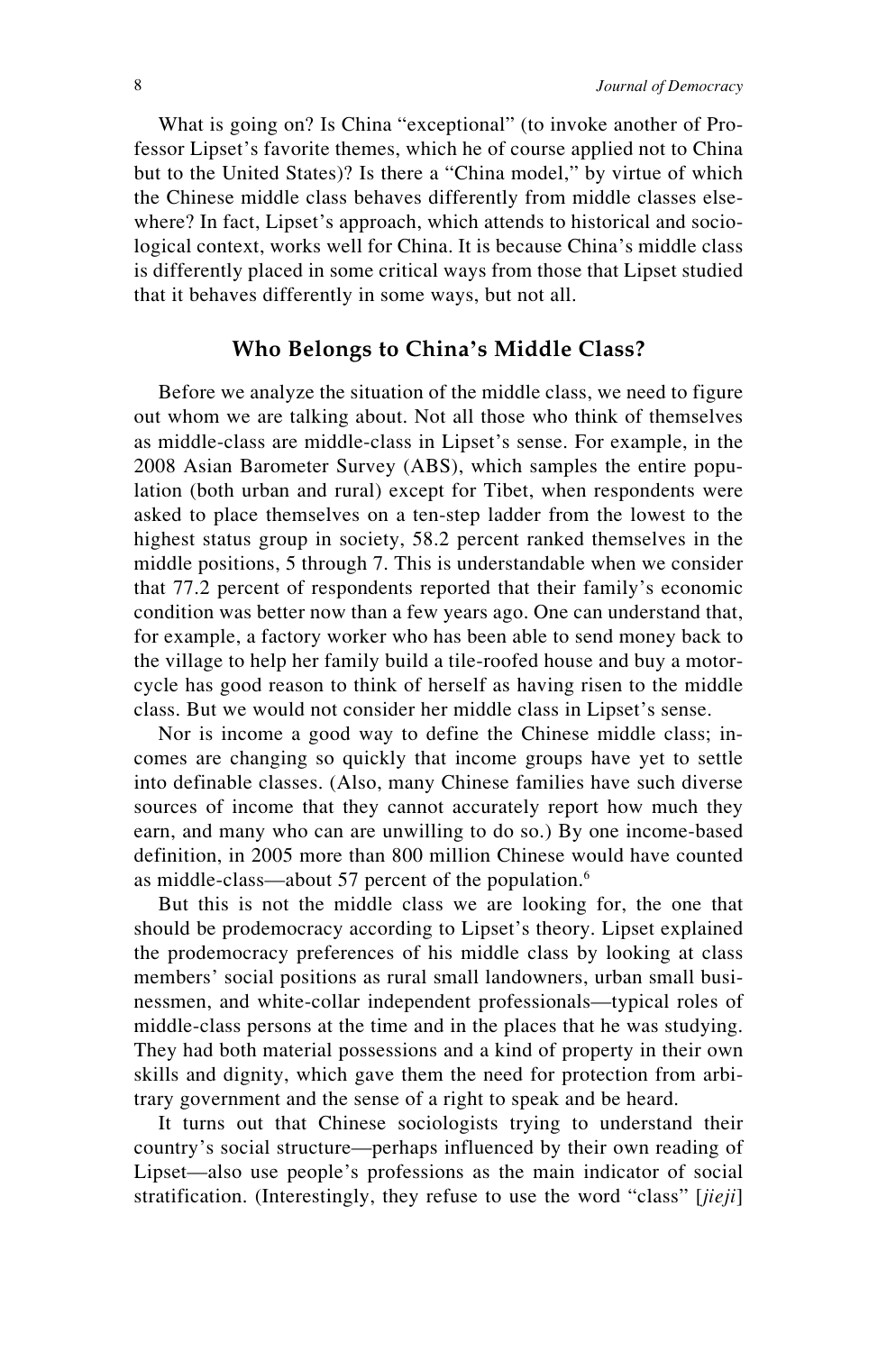because of its Marxist connotations of exploitation and class struggle, both of which are considered impossible in today's "harmonious society." So they substitute the word "stratum" [*jieceng*], using it to mean the same thing that Lipset meant by class.)

The most widely used typology of social strata in China was created by the late sociologist Lu Xueyi and his colleagues at the Chinese Academy of Social Sciences. They identified ten occupational groups, ranging from high-level state and enterprise leaders, who are above the middle class, to factory workers, agricultural laborers, and the unemployed, who are below it. In the middle strata are those who "chiefly rely on mental labor, support themselves from wages and salaries, can obtain professional employment with relatively high incomes and relatively good working environments and the corresponding level of family consumption and leisure life, and have some degree of discretion in their jobs, along with a sense of themselves as citizens with a sense of public virtue."7 These people work as professional and technical staffers of state and Party offices and enterprises, white-collar administrative employees, and owner-operators of smaller-scale private industrial and commercial enterprises.

### **What Is Different About China's Middle Class?**

There are four ways in which the Chinese middle class so defined differs from Lipset's middle class. First, a much smaller fraction of the population makes up China's middle class. Lu and his colleagues estimated its size in 1999 as 14.1 percent of the population, and in a later interview Lu estimated that by 2008 it had grown to between 22 and 23 percent.8 Other scholars give similar figures. While Lipset did not say exactly what percentage of the national populations that he studied were middle class, he referred to a "diamond-shaped" social structure in which the middle section was the most populous.

By contrast, Chinese sociologists complain that their society is "pyramid-shaped"—a small middle class crowned by a tiny upper class resting atop an enormous lower class. The middle class occupies, in effect, a privileged social island—concretized in the gated communities now common in Chinese cities. Members of the middle class fear that in a majority-rule society their interests would be subordinated to those of the lower classes.

The second obvious difference from Lipset's middle class concerns the nature of employment. China's middle class comprises mostly civil servants, state-enterprise employees, and staffers of institutions such as universities, hospitals, and media enterprises that either belong to or are controlled by the state. The younger generation prefers these jobs because they pay decent salaries, are more secure, and offer better fringe benefits than most private-sector jobs. Ambitious young people strive to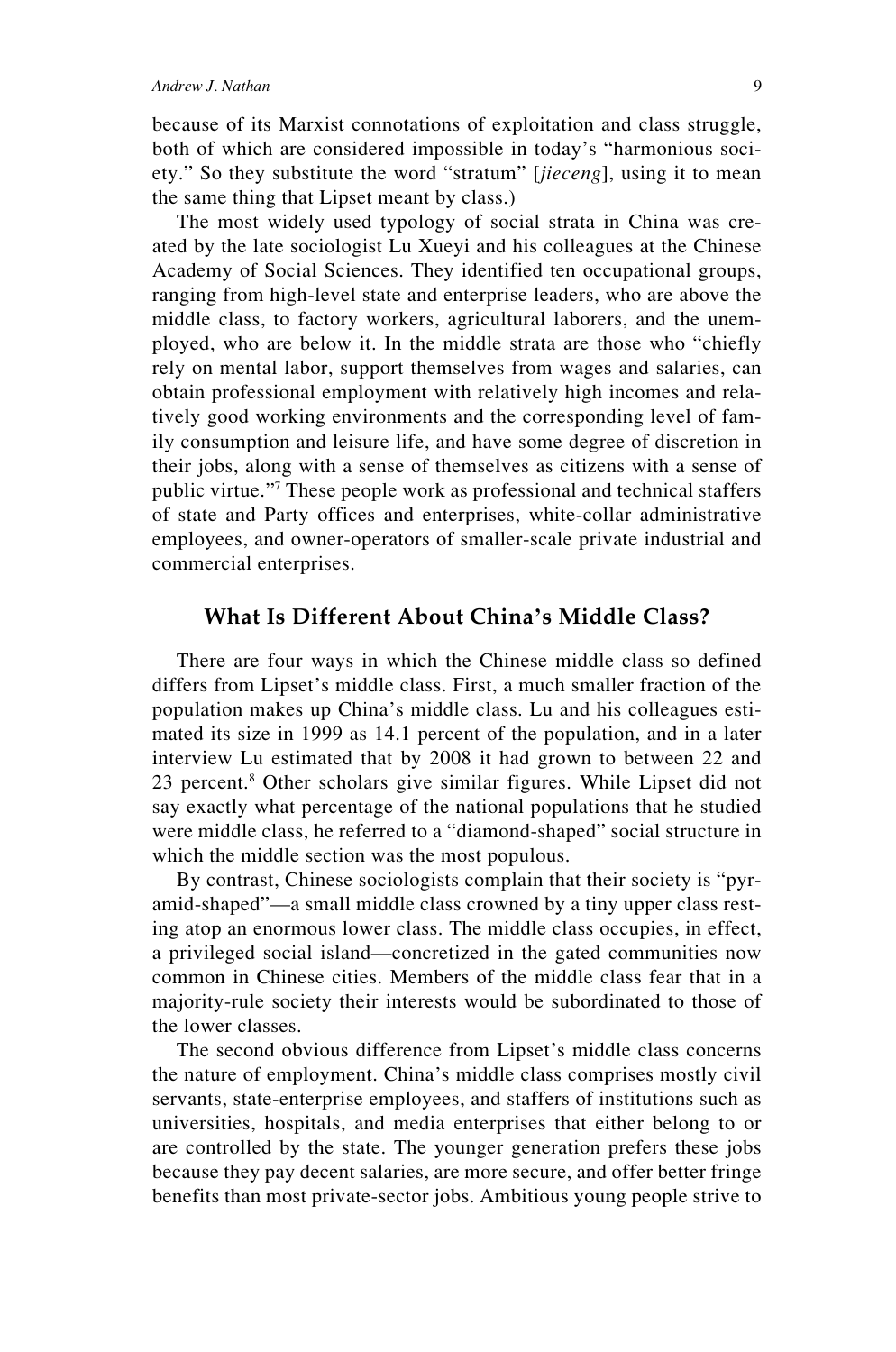join the CCP because Party membership is the key to influence and success in almost every field.

Unfortunately, I do not have any precise data on how many middleclass people are directly or indirectly employed by the Party or state. In one study of three large cities, 60 percent of middle-class respondents

*For an established middle class, wealth is a spur to political participation; for a new middle class, political participation is a distraction.* 

were employed in the state apparatus, and this factor showed a strong negative relationship with support for democracy.9 Most doctors work for government hospitals and most writers for the official writers' association. Lawyers and law firms are nominally independent but supervised by the state. The only professions with many independent practitioners are art and architecture, but most of their members depend on state commissions to prosper. Independent busi-

ness owners make up just a small sliver of the middle class, and they depend on their close ties with officialdom to get anything done. In short, this is a dependent middle class, not an independent one.

It is worth pushing this point a step further. Sociologist Luigi Tomba writes that the Chinese middle class grew out of the housing reforms of the 1990s, reforms that heavily favored the employees of government offices and state enterprises, which owned most of China's housing during the Mao period and rented apartments to their employees. During these housing reforms, government and state-enterprise employees became property owners at low cost through three channels: Existing work-unit housing was privatized; work units built new housing and sold it to their employees at subsidized prices; and work units subsidized loans or purchase prices for employees to buy housing on the market. Employees who received these low-cost apartments were often able to trade up later as the housing market took shape. As a result, public-sector employees "today form what is popularly known as the *fangchan jieji* (propertied class)."10 Government employees also have superior medical insurance and pension funds, and (in recent years) a faster rate of salary increases than employees in other sectors.

The third special feature of the Chinese middle class is its newness. Lipset's middle class had its origins in the cities of Europe in the late Middle Ages and emerged as a distinct class as far back as the seventeenth century. It grew along with the modern nation-state and democracy itself, and possessed a well-established and legitimate identity. The Chinese middle class, by contrast, literally did not exist as recently as 1979. The small prerevolutionary middle class was destroyed in the 1950s and replaced by what Jean-Louis Rocca has described as "an army of stratified workers" living austere lives, surmounted by a miniscule Party elite.<sup>11</sup>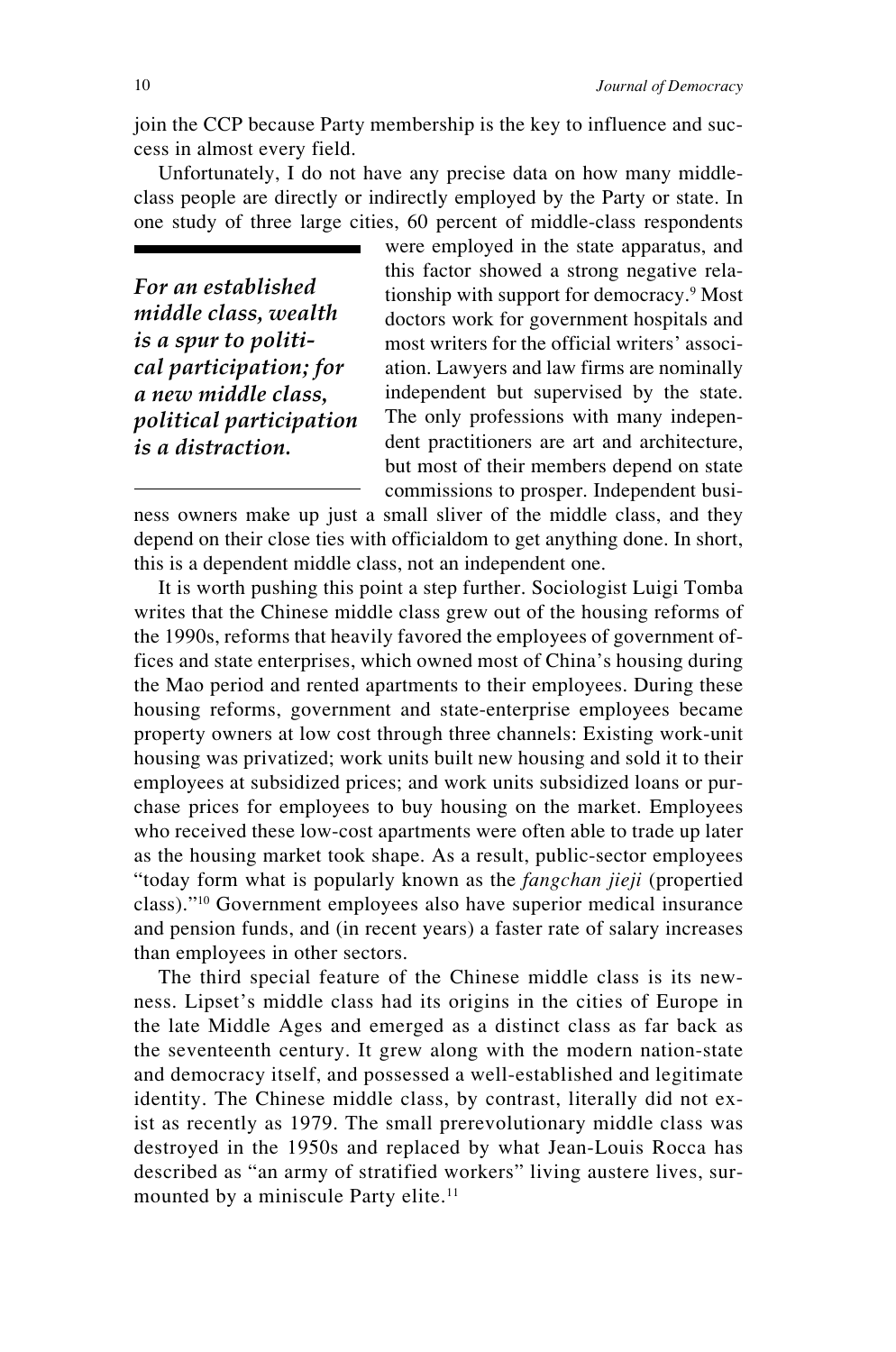The middle class reemerged during the reform-and-opening period of the 1980s, but did not begin to grow rapidly until the economic takeoff of the 1990s. China's per capita Gross National Income in Purchasing Power Parity terms was forty times larger in 2012 than in 1980; urban dwellers increased from 20 percent of the population in 1978 to 52 percent in 2012; and college enrollment grew from two million in 1990 to sixteen million in 2005.12 This rapidity of change means that a majority of middle-class people are first-generation members of that class, living in a style dramatically different from that of their parents and surrounded by others with a similarly novel class identity. Even in two-generation middle-class families, there is often a wide cultural gap between generations.

It is hard to imagine the disorienting effect of such rapid change, which affects not only the individual, but also his or her social milieu. Those living in the gated communities are just in the process of forging a way of life, in part by self-consciously emulating what they understand of Western consumption habits. For an established middle class, wealth is a spur to political participation; for a new middle class, political participation is a distraction. For now, there is little sense of shared perceptions or common interests among China's middle class, let alone the settled conviction of social worth that leads more established middle classes to confidently assert their interests.

The fourth and final contrast between Lipset's middle class and China's is the nature of its associational life. The rich associational life of the Western middle class was one of Lipset's important themes. In "Steady Work," Lipset wrote, "Saskatchewan sensitized me to the relationship [between civil society and democracy] as I began to realize that this intensely politically active area, with a population of 800,000, had at least 125,000 positions in community organizations and government that had to be filled."13 He was alluding not to overtly political organizations, but to school and library boards, collectively managed grain elevators, cooperative stores, and the like—associations that, in a Tocquevillian sense, were training grounds for effective political participation.

The Chinese middle class has no such associational life. The government outlaws organizations that might compete with the official topdown youth, women's, and labor "mass organizations." It allows some staff-based (rather than mass-based) organizations to engage in advocacy regarding environmental issues, but deters local environmental protests. The government also prevents the rise of independent media and controls the Internet. It allows small-scale volunteer organizations to work in areas such as public health, environmental protection, education reform, and disaster relief, but only with a focus on service delivery, not policy advocacy.14

The government seeks to control religious life by licensing five recog-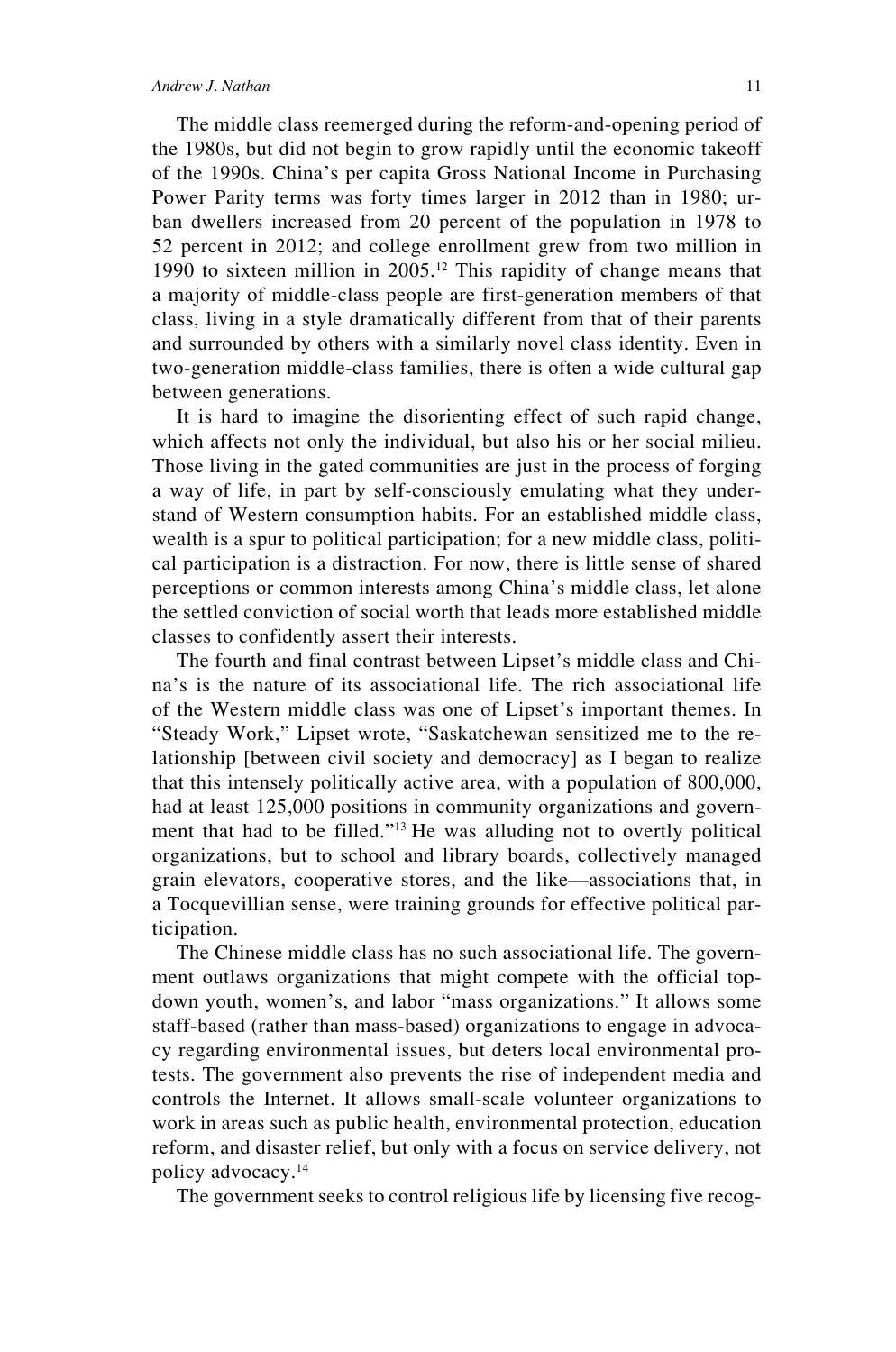nized religions and controlling their personnel, property, and activities. Independent religious organizations have to operate underground and do their best to avoid contact with the authorities. The government briefly tolerated some local-level civil society organizations, such as Yirenping and the New Citizen's Movement (which have now been crushed), that sprang up to fight discrimination and promote women's rights. In 2015, the authorities rounded up more than two-hundred "rights-defense lawyers" and staff, putting an end to their courageous small-scale efforts to use the legal system to defend the rights of various disadvantaged social groups.

Urban neighborhoods do not hold elections parallel to rural village elections (which in any case are tightly controlled by the CCP). Instead, neighborhood and residents' committees, which are viewed as organs of "self-government," are organized top-down, manned by governmentpaid staff, and charged with a variety of tasks. These include conveying state-sponsored information to residents, helping to maintain household registers and enforce family planning, carrying out cleanup and hygiene drives, and mediating disputes. One of the intended functions of the neighborhood and residents' committees, as Tomba argues, is to encourage middle-class residents to think of themselves as more "civilized" and of higher "quality" than lower-class persons, and to take pride in serving as models of social harmony and political compliance. About such committees, Benjamin Read writes, "Not only are they a key component of the surveillance network maintained by the security apparatus; they also help the state to act on that information and to intervene, at times, as part of political campaigns."15

Perhaps the most active forums of middle-class associational life are the homeowners' associations that have sprung up to represent apartment owners against the companies that construct and manage the buildings. The interests of these micro-associations are perforce limited to matters at the level of the apartment complex, and they normally negotiate with a private real-estate company rather than a government office, although the real-estate management company often is managed by the local government, supervised by the Party, and carries out family-planning and propaganda work on behalf of the state. While homeowners' associations may serve as schools of organizing and activism for some local leaders, the battles with management companies over issues of contract compliance or living conditions are not scalable to the level of a class interest defined against the existing political order.

## **What Are They Quietly Thinking?**

Despite differences from Lipset's middle class, the Chinese middle class does have some of the key features that he identified as relevant to support for democracy. Members of the Chinese middle class own some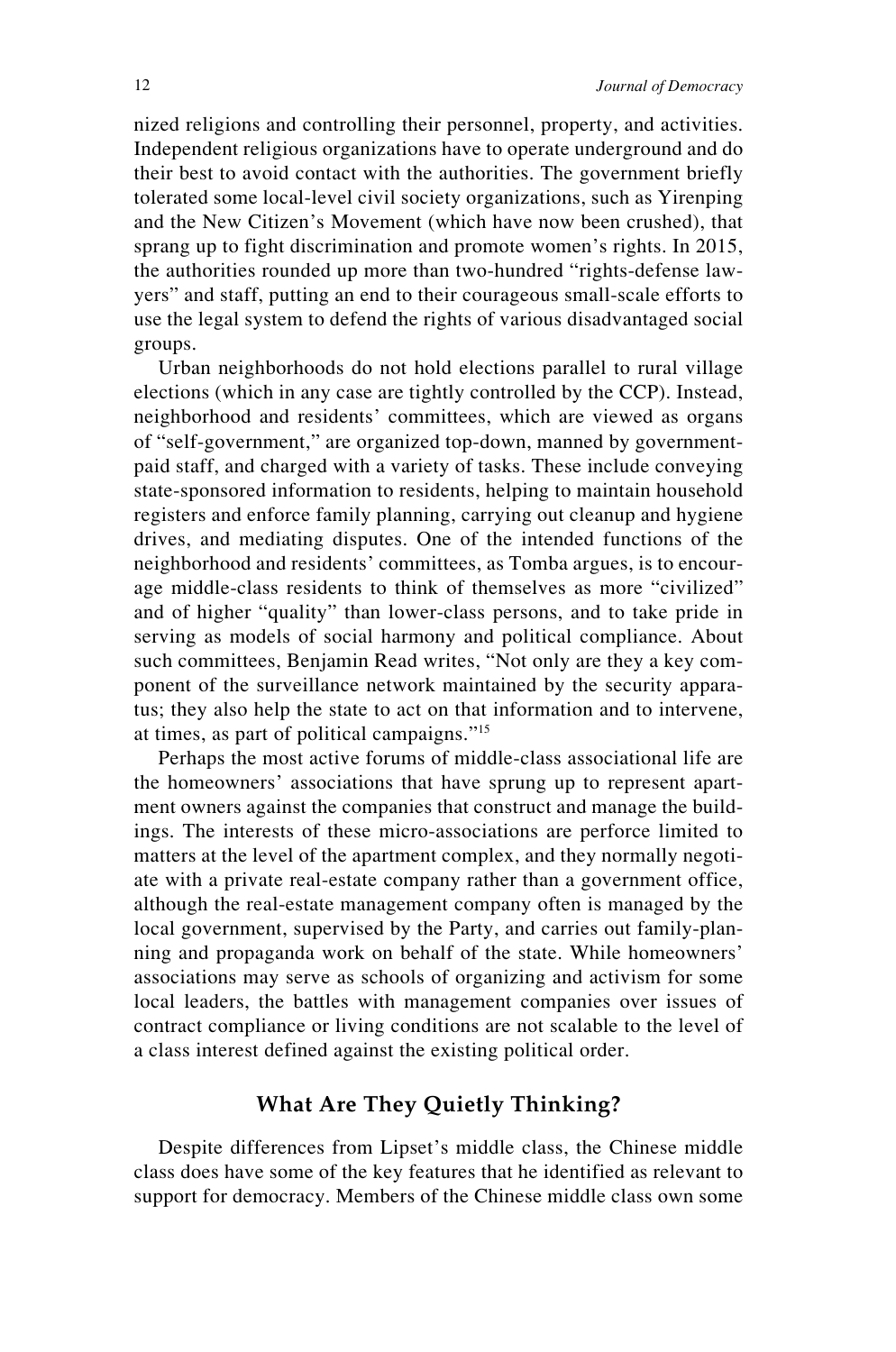property, which they want the government to protect through the rule of law; they have responsible jobs, instilling in them an expectation of being treated respectfully; and they have education, which gives them the tools to be curious and to think independently. They have been heavily exposed to Western values through consumption practices, television, movies, the Internet, travel, and in some cases overseas study.

To be sure, despite the rise of social media, most middle-class people still get their news mainly from media directly or indirectly controlled by the government. The nightly news on China Central Television (CCTV) highlights the turmoil in the Middle East and North Africa after the Arab Spring; contrasts the stability in Iran with the chaos in Iraq, where the government was overthrown by the West; and reports on financial crises and slow economic growth in the West. But viewers still gain some familiarity with the concept of democracy, if only through government propaganda rejecting "Western-style democracy" in favor of an allegedly more authentic and culturally appropriate "socialist democracy." Those with access to outside sources of information or who travel abroad tend to form more favorable views of the West and often are more critical of the Chinese system.16 So we are justified in probing beneath the understandable political caution of this new, vulnerable, and dependent class to try to figure out what they may be quietly thinking.

The results of the 2008 ABS China survey give some hints. We can identify middle-class respondents as those city dwellers who have at least some secondary-level education and who report that their household income allows them to cover their needs and put away some savings. These criteria identify 14.2 percent of the valid sample as middle class.17 Compared to non–middle-class respondents, these financially comfortable, relatively well-educated urban residents are more likely to express dissatisfaction with the way that the political system works  $(29.7)$  percent versus 18.9 percent)<sup>18</sup> and more likely to endorse a series of abstractly stated liberal-democratic values such as independence of the judiciary and separation of powers (46.2 percent versus 24.7 per $cent$ ).<sup>19</sup>

These attitudes are becoming more pronounced as young people join the middle class and older people exit. Indeed, thanks to the rapid growth of secondary and tertiary education in China, the middle class is much younger than the rest of the population. People between 18 and 29 years of age constitute 29.5 percent of the ABS's middle-class respondents compared to 18.7 percent of non–middle-class respondents. Younger members of the middle class are even more likely than their older counterparts to voice dissatisfaction with the way that the political system works (34.0 percent versus 27.9 percent) and even more approving of liberal-democratic values  $(50.4$  percent versus 44.5 percent).<sup>20</sup>

In 2005, using in-depth interviews, Zhang Wei, a Chinese political scientist at the Central Party School, wrote an insightful book warning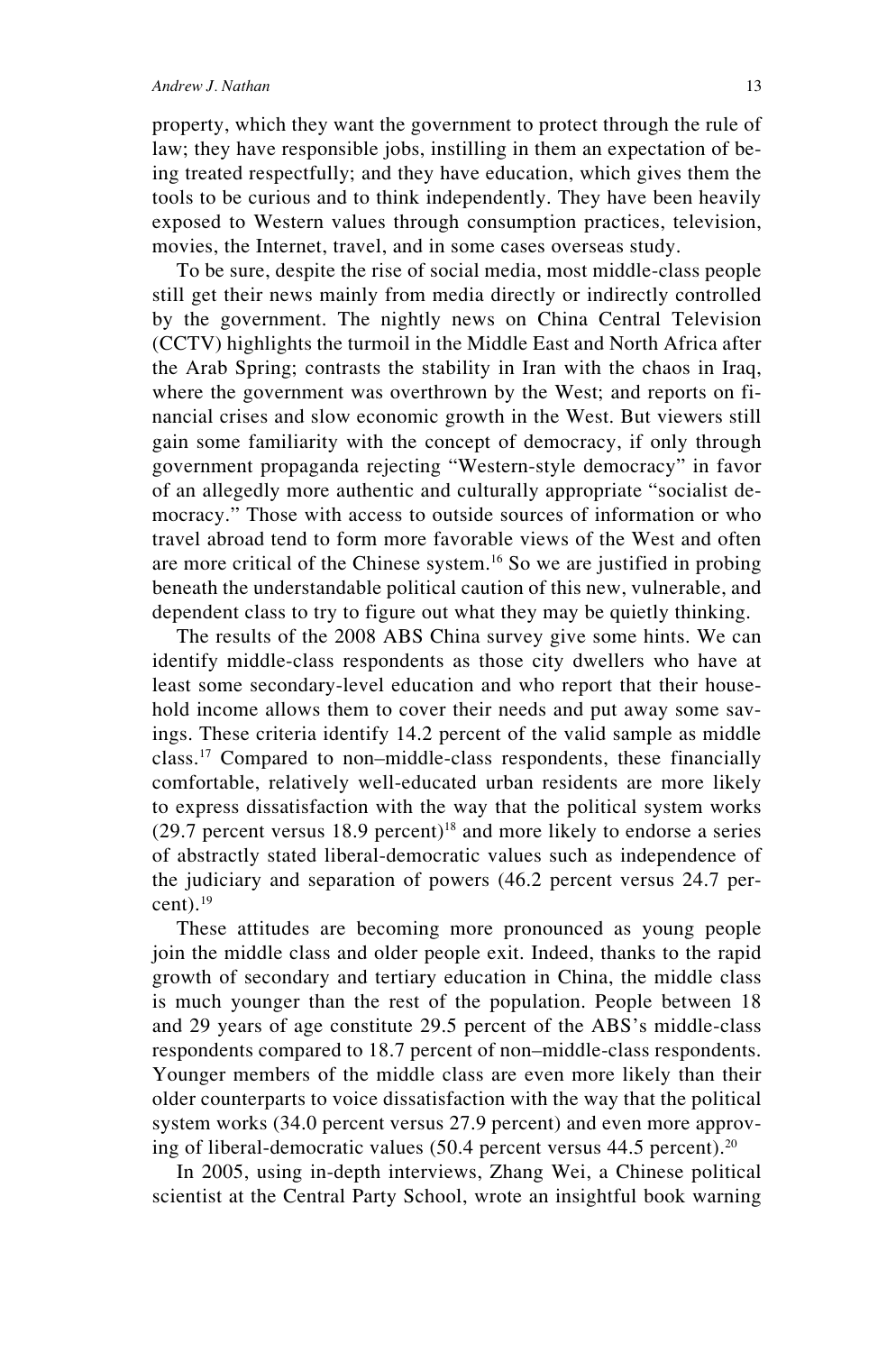of middle-class alienation. Criticizing Lu Xueyi and other leading Chinese sociologists for expecting the middle class—due to its education, social privileges, and higher social "quality"—to serve as a force for social harmony and stability, Zhang Wei found a Chinese middle class that instead is silent, indifferent, and alienated:

Their political alienation is a forced rather than chosen political indifference; in contrast to ordinary political coldness, it is not a factor for stability. It is instead a state of tense expectation, a kind of recessive state in which political expectations have not achieved release. A closed political order can suppress the enthusiasm for political participation while at the same time building up the force of a future enthusiasm for political participation. . . . If one day political alienation turns into political participation, its pressure on the political order may be more dramatic than that of regular political participation.21

This analysis rings true to me. Middle-class people whom I have met (not a representative sample, of course) feel politically locked out. They respond to this circumstance in a variety of ways. A few, to be sure, become dissidents; they do exist, and they are heroic. The puzzle here is why they are so few. Some in the middle class emigrate—large numbers, but given China's demographic size, only a small share. Most middle-class people fall into four other groups.

The largest group, perhaps, comprises the politically *anesthetized*. My impression is that members of this group are especially common among the second generation. Being young, they have no memory of 1989, much less the Cultural Revolution; they have grown up in a milieu that emphasizes career and consumption; and they tacitly understand that politics is a third rail. An exaggerated version of this group can be seen in the popular Chinese movie series "Tiny Times" (*Xiao shidai)*, a kind of Chinese "Sex in the City" in which beautiful, wealthy young Shanghai denizens fuss over their clothing and love affairs.<sup>22</sup>

In the second group are the *acceptors*. 23 Among the acceptors would be the young academics I have met who have never heard of Liu Xiaobo and are not curious about 1989. Some are "political-thought instructors" who work hard to teach their students loyalty. The sense I get from talking with such people is that China is where they live and want to live; the Chinese regime is the regime that China has; and the regime's truth is the truth they are prepared to live with. Even if China remains an authoritarian system, life is freer and better than it was two generations ago under Mao Zedong. Therefore, as Tianjian Shi pointed out, although the ABS China survey respondents rated democracy as highly desirable and suitable for China, on average they also rated the Chinese system as already quite democratic  $(7.22 \text{ on a scale of } 10).^{24}$ 

In the third group are the *ameliorators.* They see flaws in the system, but have also seen progress in their lifetimes and believe that through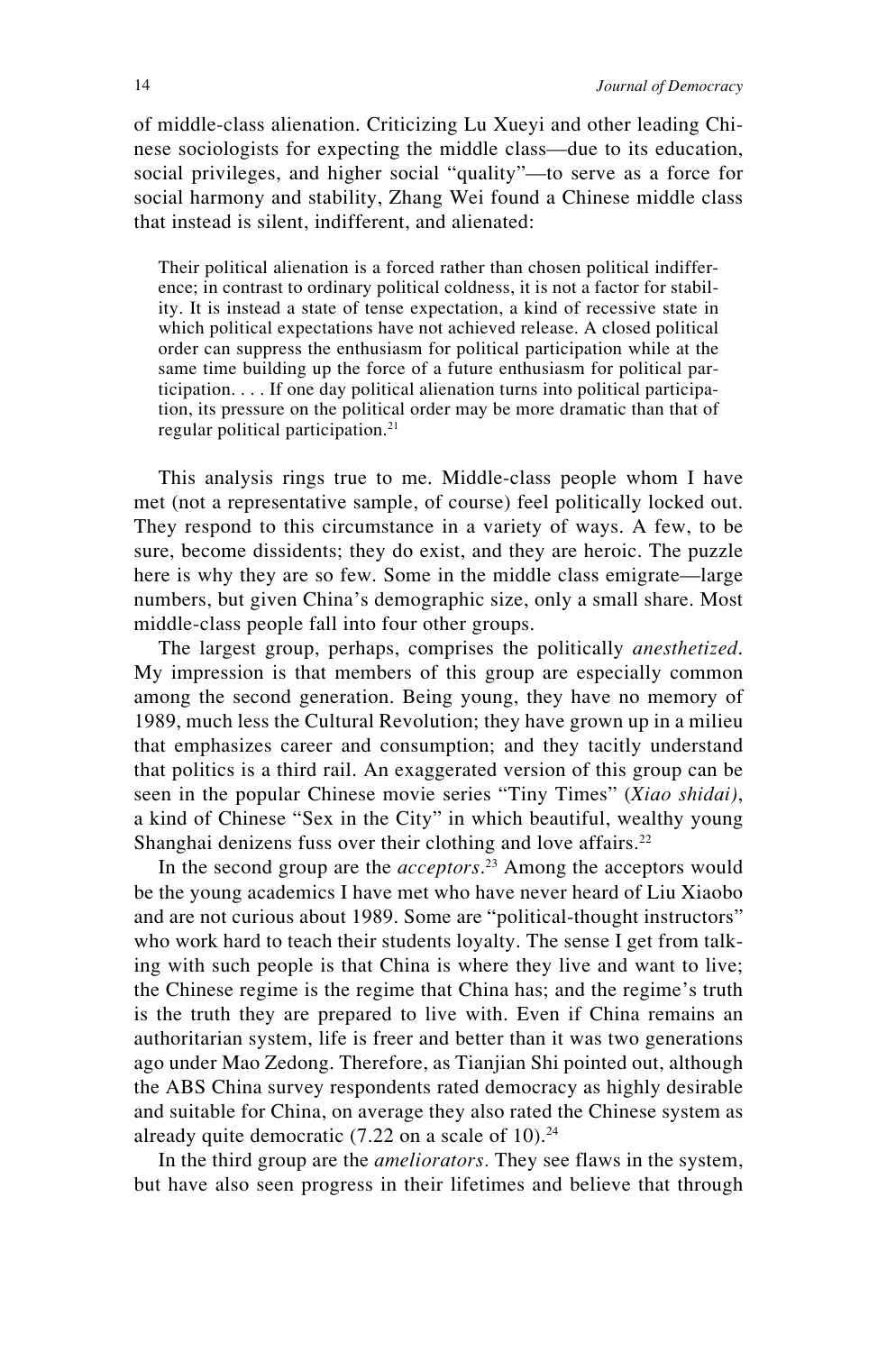teaching or writing or legal work, they can contribute in their own way to further progress. If one believes that progress can be achieved, it is certainly worth working for.

In the final group, we find those who might be called the *alienated.*

*What the Chinese middle class lacks is a sense of security. Its prosperity is hostage to the management skills of a secretive bureaucracy that is navigating a risky transition to an unclear future.* 

The alienated are perhaps more common among the older or more highly educated members of the middle class. They have no illusions about the regime, but are not ready to risk their necks in opposition or to give up their privileged status and connections for a less privileged and less connected life in a foreign country. If they could design a perfect world it would be different, but they go on living the lives that they have.

The members of all four of these groups are, in a sense, realists, and I re-

spect them for it. The events of 1989 were able to happen partly because the then nascent middle class felt that its new prosperity was threatened by inflation and corruption, and partly because the regime signaled irresolution, which gave portions of the middle class a chance to express their worry in political form. Today, however, inflation is under control, corruption is under attack, and the regime appears determined to hold onto power. The Chinese middle class knows that it is not now in a position to challenge the authoritarian political system. I think it is these considerations that produce the kinds of puzzling survey results described at the beginning of this essay.

But I would use another "A" word to describe a common characteristic of all those who have decided to live within the reality that is available to them: They are *anxious.* What the Chinese middle class lacks is a sense of security. Economically, except for the few who are wealthy enough to park money abroad, the prosperity of middle-class Chinese people is hostage to the management skills of a secretive bureaucracy that is navigating a risky transition to an unclear future. Every economic slowdown feels like a harbinger of possible disaster. Politically, the middle class is caught between a ruling party above, in which obscure and dangerous struggles appear to be taking place in the form of an anticorruption campaign, and a mass of workers and peasants below, who are perceived as uncivilized, seething with discontent, and possessing interests that the middle class sees as adverse to their own.

Such is the conflicted psychology of people trapped in a status quo that feels unstable. This could be why the current regime seems to be running so scared of the middle class despite that class's high level of expressed support. Xi Jinping's regime has been trying to deter the middle class from action with a new national-security law and draft laws on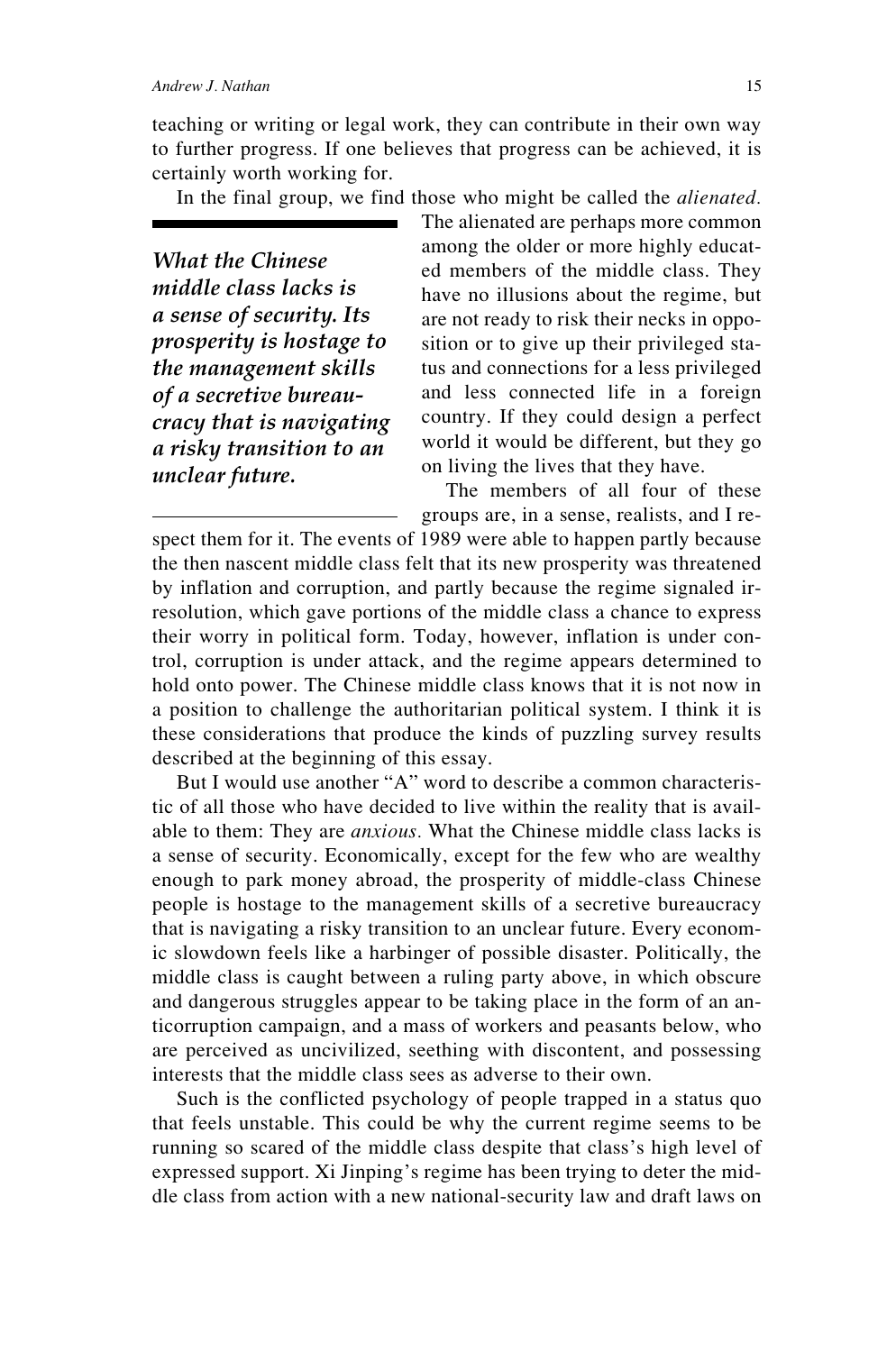Internet security and foreign civil society organizations, as well as by cracking down on rights lawyers, intensifying demands for ideological conformity, and creating what has begun to look like a form of neototalitarianism. The stress on a "harmonious society" pursued during the previous period under Hu Jintao and the opening of some limited space for small-scale civil-society activity have given way to something more coercive and threatening. This seems to deter the middle class from challenging the regime, but at the cost of increasing that class's sense of anxiety.

## **Cultural Exceptionalism?**

Does all this mean that China is culturally exceptional? There is indeed a discourse that argues that the Chinese middle class is politically deferential because of its preference for the values of harmony and collectivism. I agree that different cultures have distinctive *mixes* of norms and values (neither Chinese nor Western culture is monolithic). And it is true, as Tianjian Shi has shown, that values favoring collective interest and hierarchy remain relatively strong in formerly Confucian societies.<sup>25</sup>

But here again, we should follow Lipset's guidance. His probing examinations of American exceptionalism in several books emphasized institutional rather than cultural roots for such U.S. attributes as the lack of a strong socialist movement, the race divide, and the frequent recurrence of right-wing extremism.26 The same is true for the attitudes of the Chinese middle class: These attitudes are responses to institutional realities that today's China has inherited from the past—the one-party system, state dominance of the economy, and the persistence of large working and peasant classes. Many other late-developing economies have followed similar institutional pathways, and their middle classes were similarly quiescent until they grew much larger. In this sense, the Chinese middle class is not exceptional at all.

But China is changing. What might the future bring for China's middle class? Even though Lipset warned that social scientists are not good at predicting the future, we may hazard some guesses.<sup>27</sup> As long as the Chinese economy continues to grow at something like its current annual rate (supposedly 7 percent, but perhaps more accurately around 5 percent) and the political system remains stable, the middle class will continue to expand. The implications of this scenario for democracy are mixed. Chinese sociologists hope that rising prosperity will diminish social conflict, and that a pro-stability middle class will support the regime. On the other hand, if the values of the middle class continue to become more liberal, its sense of alienation from the political system will grow, even if it continues to tolerate a regime that keeps delivering prosperity.

In the unlikely event that a faction in the regime tries to carry out a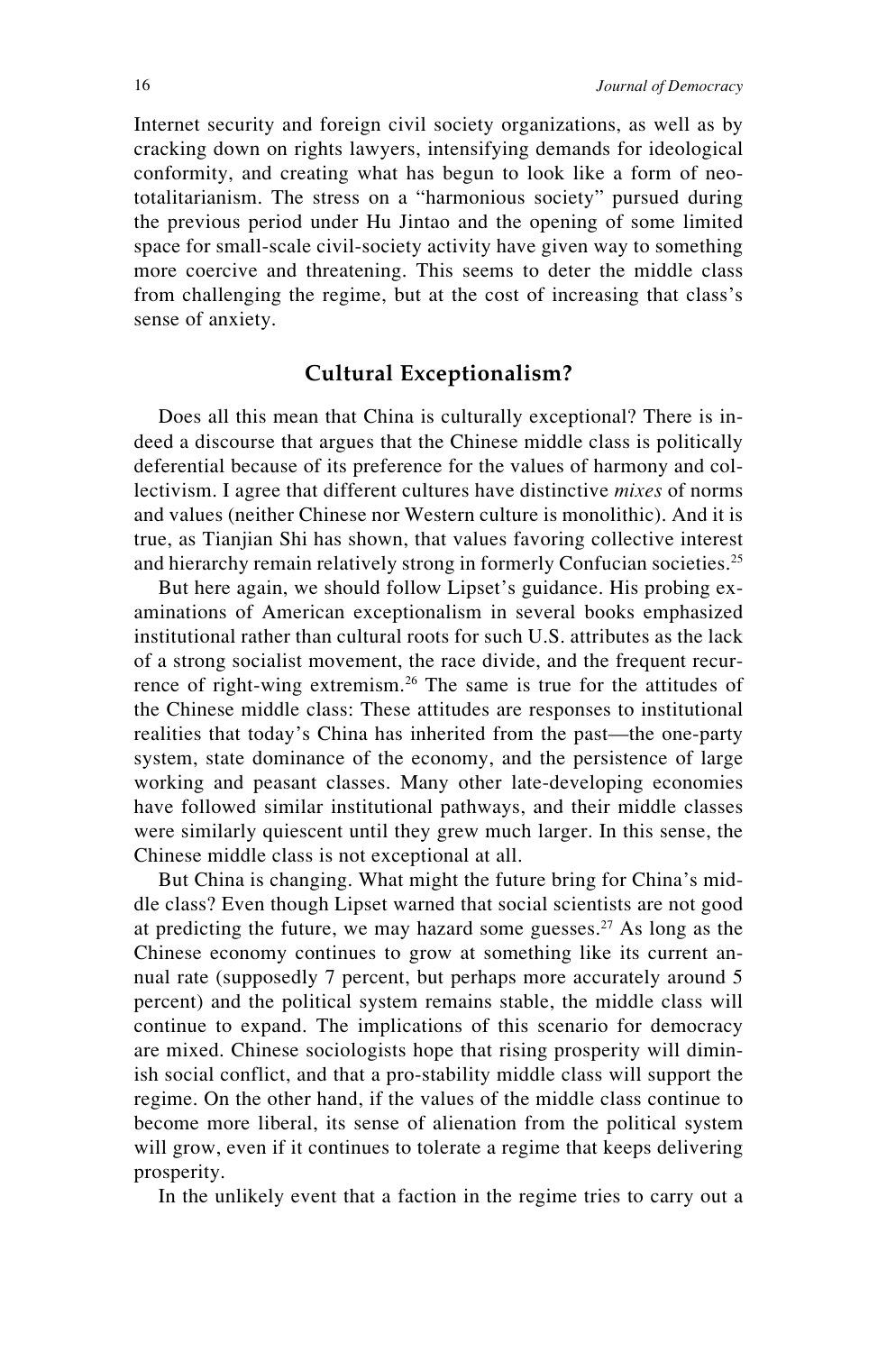democratic transition from above, we should expect the middle class to welcome the attempt, as long as it proceeds without disrupting social peace and economic stability. Should the regime appear to split, as it did in 1989, the middle class might again awaken politically and act on its buried dissatisfaction.28 But even in this scenario, we cannot expect the middle class to be a decisive force for democratization unless it somehow overcomes its cultural and social isolation from other classes, or until in due course it finally becomes China's largest class in a diamondshaped social structure.

If economic growth stagnates, however, or if the regime makes an unlikely left turn and launches an attack on middle-class interests, the well-being of the middle class will be threatened. Urban lifestyles will suffer, and the growing number of college graduates will fail to find good jobs. We should remind ourselves that Lipset did not say that the middle class would always and only support democracy. When lacking economic and status security, Lipset recounted in another famous article ("'Fascism'—Left, Right, and Center"), the middle class is likely to support some form of extremism.29 In China, this extremism could grow out of the xenophobic form of nationalism that the government has been promoting as a way to buttress its legitimacy. To express its anger, the middle class might challenge the government as traitorous and weak, which could push the regime in an even more authoritarian direction.

Both scenarios are full of risk, and it is just this kind of thinking that keeps the Chinese middle class where it is today. What middle-class persons dread is an economic or military crisis or an internal power struggle that triggers a breakdown of order. It is the fear of such a crisis that explains why a middle class that increasingly embraces liberal values still supports an authoritarian regime.

#### **NOTES**

1. Seymour Martin Lipset, "Steady Work: An Academic Memoir," *Annual Review of Sociology* 22 (1996): 7.

2. *Political Man: The Social Bases of Politics*, expanded and updated ed. (Baltimore: Johns Hopkins University Press, 1981), 31.

3. For a good literature review of this debate and its application to China, see Jie Chen and Chunlong Lu, "Democratization and the Middle Class in China: The Middle Class's Attitudes Toward Democracy," *Political Research Quarterly* 64 (September 2011): 705– 19.

4. For a review of the English-language scholarship on this issue, see Bruce Dickson, *The Dictator's Dilemma: The Chinese Communist Party's Strategy for Survival* (Oxford University Press, 2016). For a review of the Chinese scholarship, see Cheng Li, "Chinese Scholarship on the Middle Class: From Social Stratification to Political Potential," in Li, ed., *China's Emerging Middle Class: Beyond Economic Transformation* (Washington, D.C.: Brookings Institution Press, 2010), 55–83.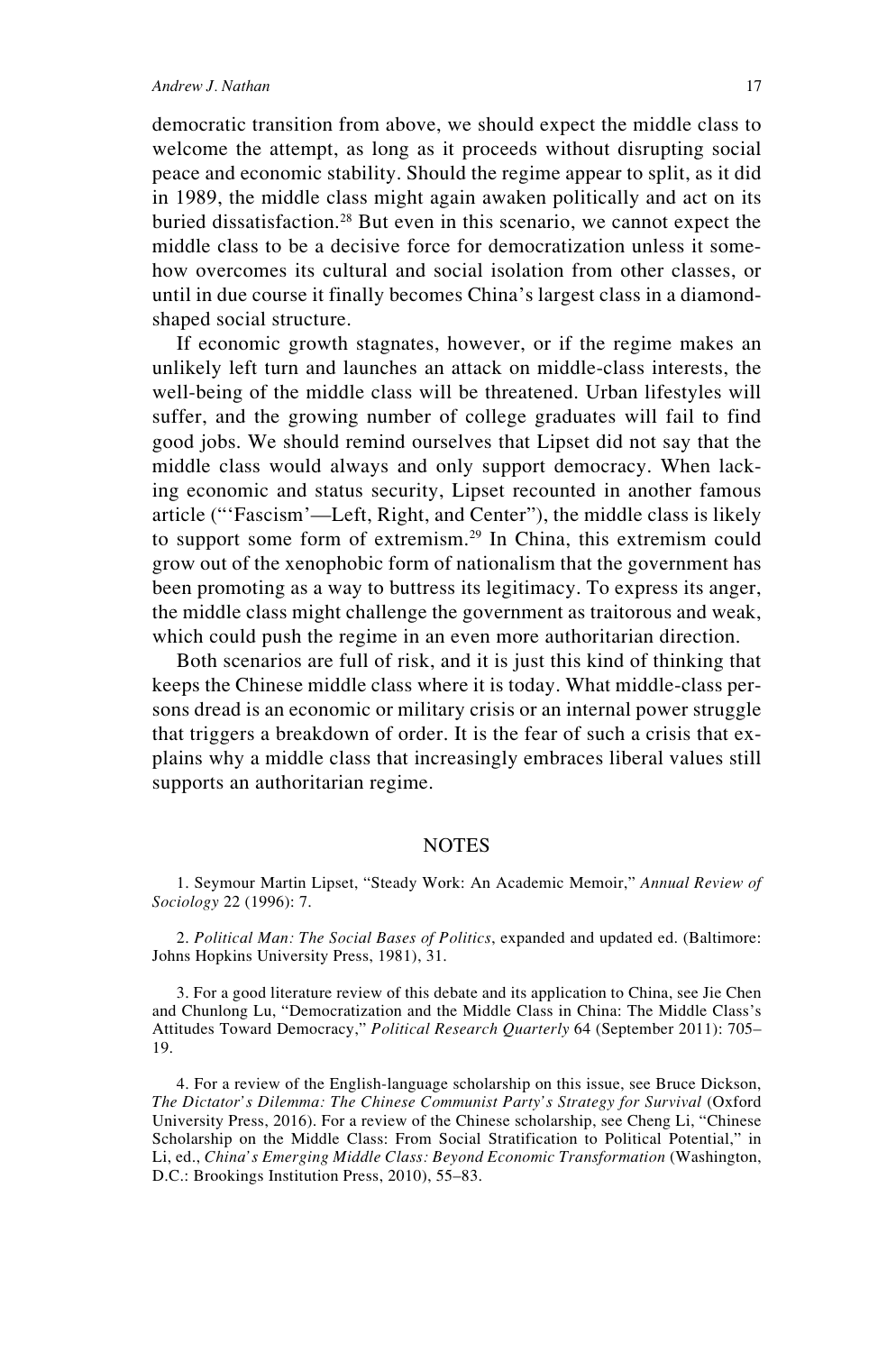5. Tianjian Shi, "China: Democratic Values Supporting an Authoritarian System," in Yun-han Chu et al., eds., *How East Asians View Democracy* (New York: Columbia University Press, 2008)*,* 229; Dickson, appendix to *Dictator's Dilemma*; Jie Chen, *A Middle Class Without Democracy: Economic Growth and the Prospects for Democratization in China* (New York: Oxford University Press, 2013).

6. Based on a definition of the Asian middle class as those with consumption expenditures of \$2 to \$20 per person per day in 2005 PPP\$, which counts more than 800-million Chinese as middle-class in 2005. This is according to the Asian Development Bank, *Key Indicators for Asia and the Pacific 2010* (August 2010), 5, *[www.adb.org/publications/](www.adb.org/publications/key-indicators-asia-and-pacific-2010) [key-indicators-asia-and-pacific-2010](www.adb.org/publications/key-indicators-asia-and-pacific-2010)*.

7. Lu Xueyi, ed., *Dangdai Zhongguo shehui jieceng yanjiu baogao* [Research report on social strata in contemporary China] (Beijing: Shehui kexue wenxian chubanshe, 2002), 252.

8. See "Lu Xueyi Exclusive Interview: Middle Class Grew by One Percentage Point per Year," Xinhua, 17 August 2009, *[http://news.xinhuanet.com/politics/2009-08/17/con](http://news.xinhuanet.com/politics/2009-08/17/content_11894452.htm)[tent\\_11894452.htm](http://news.xinhuanet.com/politics/2009-08/17/content_11894452.htm)* (in Chinese).

9. Chen and Lu, "Democratization and the Middle Class in China," 713–14. The study was conducted in Beijing, Chengdu, and Xi'an.

10. Luigi Tomba, *The Government Next Door: Neighborhood Politics in Urban China*  (Ithaca: Cornell University Press, 2014), 104.

11. Jean-Louis Rocca, *A Sociology of Modern China,* trans. Gregory Elliott (New York: Oxford University Press, 2015), 16.

12. For income, see: *[http://knoema.com/pjeqzh/gdp-per-capita-by-country-](http://knoema.com/pjeqzh/gdp-per-capita-by-country-1980-2014?country=China)[1980-2014?country=China](http://knoema.com/pjeqzh/gdp-per-capita-by-country-1980-2014?country=China)*; for urbanization: World Bank and the Development Research Center of the State Council, People's Republic of China, *Urban China: Toward Efficient, Inclusive, and Sustainable Urbanization* (Washington, D.C.: World Bank, 2014), 3; for enrollment: Jing Lin and Xiaoyan Sun, "Higher Education Expansion and China's Middle Class," in Li, ed., *China's Emerging Middle Class,* 222.

13. Lipset, "Steady Work," 9.

14. Jessica C. Teets, *Civil Society Under Authoritarianism: The China Model* (New York: Cambridge University Press, 2014).

15. Benjamin L. Read, *Roots of the State: Neighborhood Organization and Social Networks in Beijing and Taipei* (Stanford: Stanford University Press, 2012), 107.

16. Haifeng Huang, "International Knowledge and Domestic Evaluations in a Changing Society: The Case of China," *American Political Science Review* 109 (August 2015): 613–34.

17. The middle class identified in this way occupies a smaller share of the sample than the 20-plus percent identified by sociologists cited earlier in this essay. There is no direct way to compare the two groups, but we are probably safe in considering the ABS-defined middle class as more urban and better off than the middle class defined as a larger group.

18. The ABS question is "How satisfied are you with the way democracy works in our country?"; the question is designed for cross-national research, and we believe taps into satisfaction with the political system in general because all Asian governments claim to be democracies. By way of comparison, see Jonas Linde and Joakim Ekman, "Satisfaction with Democracy: A Note on a Frequently Used Indicator in Comparative Politics," *European Journal of Political Research* 42 (May 2003): 391–408.